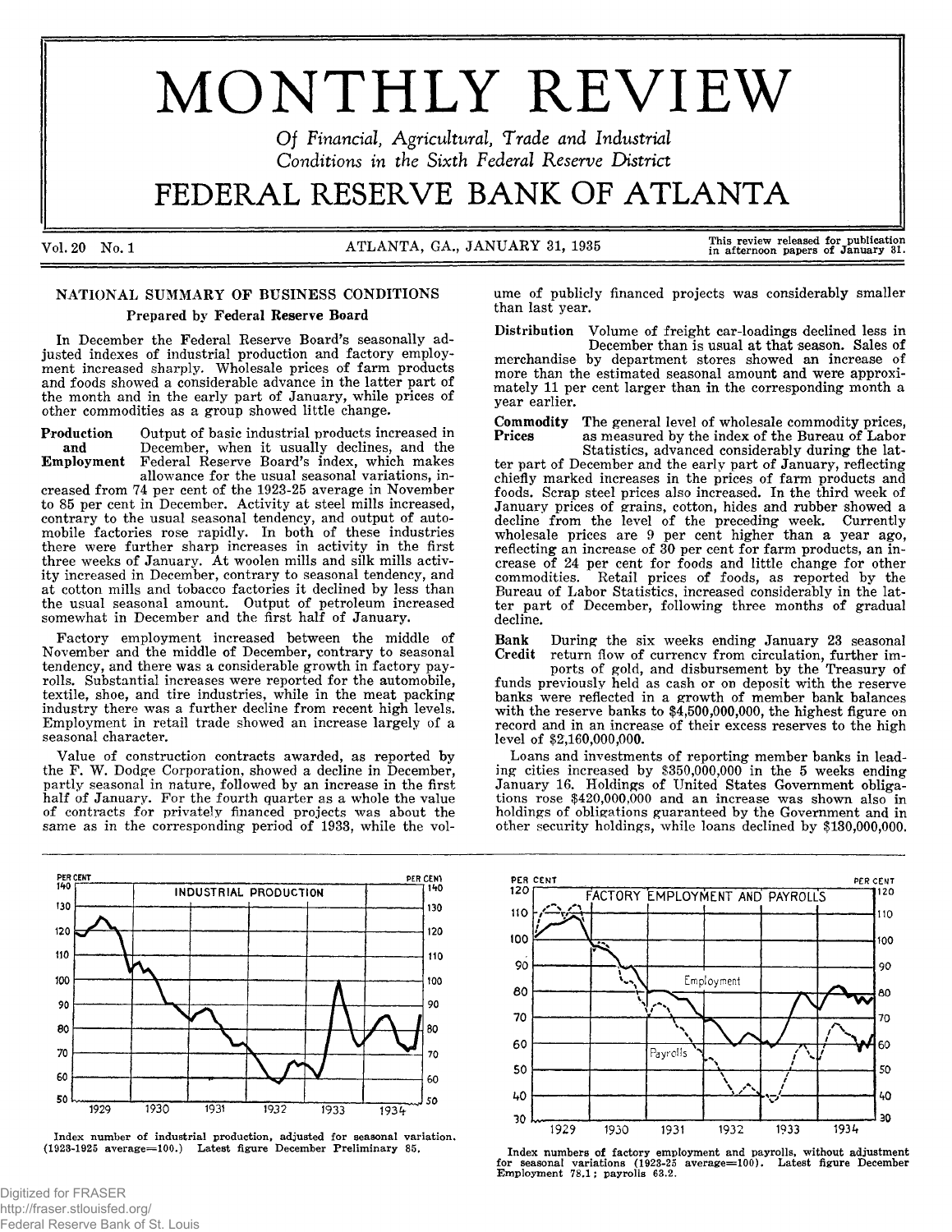



Commercial paper rates, which had been reported at a range of %-l per cent since June, declined to a general level of *%* per cent early in January. Other short term open market money rates showed little change, while yields on long term United States Treasury bonds declined from 3 to **2** *%* per cent.

In December and January discount rates were lowered from 3 to *2V2* per cent at the Federal Reserve Banks of Richmond, Minneapolis, Kansas City, and Dallas, and from 2% to 2 per per cent at Philadelphia, Chicago, and St. Louis. At the Federal Reserve Bank of Atlanta the discount rate was lowered to *2V2* per cent in December and to 2 per cent in January.

#### SIXTH DISTRICT SUMMARY

In December the volume of retail trade in the Sixth Federal Reserve District increased by more than the usual seasonal amount and was at the highest level for any month in four years. Wholesale trade declined seasonally from November, but continued greater than a year ago. Building activity declined, however, from November to December, but for the year was greater than in 1933 or 1932.

Department store sales, reflected in figures reported confidentially by 60 firms, increased 60.7 per cent from November to December and were 19.1 per cent greater than in December, 1933. For the year 1934, total sales by these firms were 25.5 per cent greater than in 1933, and were also greater than in 1932, but were slightly less than in 1931. Wholesale trade declined 11.8 per cent from November to December but was 4.2 per cent greater than a year earlier, and for the year was 23.4 per cent greater than in 1933, 36.9 per cent greater than in 1932, and about the same as in 1931. Bank debits to individual accounts increased 14.8 per cent over November, and were 15.1 per cent greater than in December a year earlier.

Between December 12 and January 9 there were small increases in the volume of industrial advances and discounts, at the Federal Reserve Bank, and total reserve bank credit outstanding was 14.7 millions greater than a year earlier, due to larger holdings of United States securities offset in part by declines in discounts and holdings of purchased paper. At weekly reporting member banks loans declined 4.8 millions from December 12 to January 9. Holdings of United States securities increased 9.4 millions, but other securities declined 2.4 millions. Loans were slightly less than a year ago, but investment holdings 18.9 millions greater, and demand deposits, although 9.6 millions less on January 9 than four weeks earlier, were 42.4 millions greater than a year ago.

Building permits issued at twenty reporting cities declined 18 per cent from November to December, but were 4.9 per cent greater than a year earlier, and for the year were 63 per cent greater than in 1933, and 20.1 per cent greater than in 1932. Contract awards in the District as a whole declined 39.3 per cent compared with November, and were 73.8 per cent less than the unusually large total for December, 1933, but for the year were 8.9 per cent greater than for 1933,



Three month moving averages of F. W. Dodge data for 37 Eastern States adjusted for seasonal variation. Latest fiure based on data for October, November and estimate for December. Total 136.7: Residential 22.6; All Other 114.1.

65 per cent greater than for 1932 and 17.1 per cent less than for 1931. Cotton consumption in the three states of the District for which figures are available declined 12.5 per cent from November, but was 8.3 per cent greater than in December, 1933, and for the five months of the cotton season has been 16 per cent less than in that part of the season before. Coal mining in Alabama increased from November to December but was slightly less than a year ago, but declined somewhat in Tennessee over the month but was about one-third greater than a year ago. Production of pig iron in Alabama increased 14 per cent from November to December but was 47.7 per cent less than a year earlier, but for the year was 28.2 per cent greater than in 1933, and 73 per cent greater than in 1932.

Estimates by the United States Department of Agriculture indicate that the value of crops produced in the six states of this District increased 31.3 per cent in 1934 over 1933, and were 99.1 per cent greater than in 1932, not including rental or benefit payments.

# FINANCE

Reserve The volume of reserve bank credit outstanding at Bank the Federal Reserve Bank of Atlanta, reflected in Bank the Federal Reserve Bank of Atlanta, reflected in Credit its total holdings of bills and securities, increased its total holdings of bills and securities, increased

slightly between December 12th and January 9th, and was then 14.7 millions greater than at the same time a year ago. Most of the increase from December 12th to January 9th was in Industrial Advances, but discounts also increased slightly and although negligible in amount were the largest since October 31st. Compared with the corresponding Wednesday a year ago, holdings of United States securities show an increase of 23 millions, offset in part by decreases in holdings of bills discounted and bills bought in the open market.

Member bank reserve deposits on January 9th were 4.1 millions larger than four weeks earlier, larger than for any Wednesday since July 3rd, and 14 millions greater than a year ago. Between December 26th and January 9th Federal Reserve notes of this bank's issue were returned from circulation to the extent of 5.6 millions, and on that date this circulation was 7.5 millions greater than on the same Wednesday a year earlier.

Principal items in the weekly statement are compared in the table, which is followed by another table setting out similar comparisons for the twelve Federal Reserve Banks combined.

> FEDERAL RESERVE BANK OF ATLANTA (000 Omitted)

|                                                   | Jan. 9<br>1935 | Dec. 12<br>1934 | Jan. 10<br>1934 |
|---------------------------------------------------|----------------|-----------------|-----------------|
| Bills Discounted:<br>Secured by Govt. Obligations | \$<br>45       | 45              | \$1,764         |
| All Others                                        | 99             | 64              | 4,039           |
| Total Discounts                                   | 144            | 109             | 5.803           |
| Bills Bought in Open Market                       | 302            | 302             | 3.869           |
| Industrial Advances                               | 899            | 768             | .               |
| U. S. Securities.                                 | 94,252         | 94,257          | 71.235          |
| Total Bills and Securities                        | 95.597         | 95.436          | 80,907          |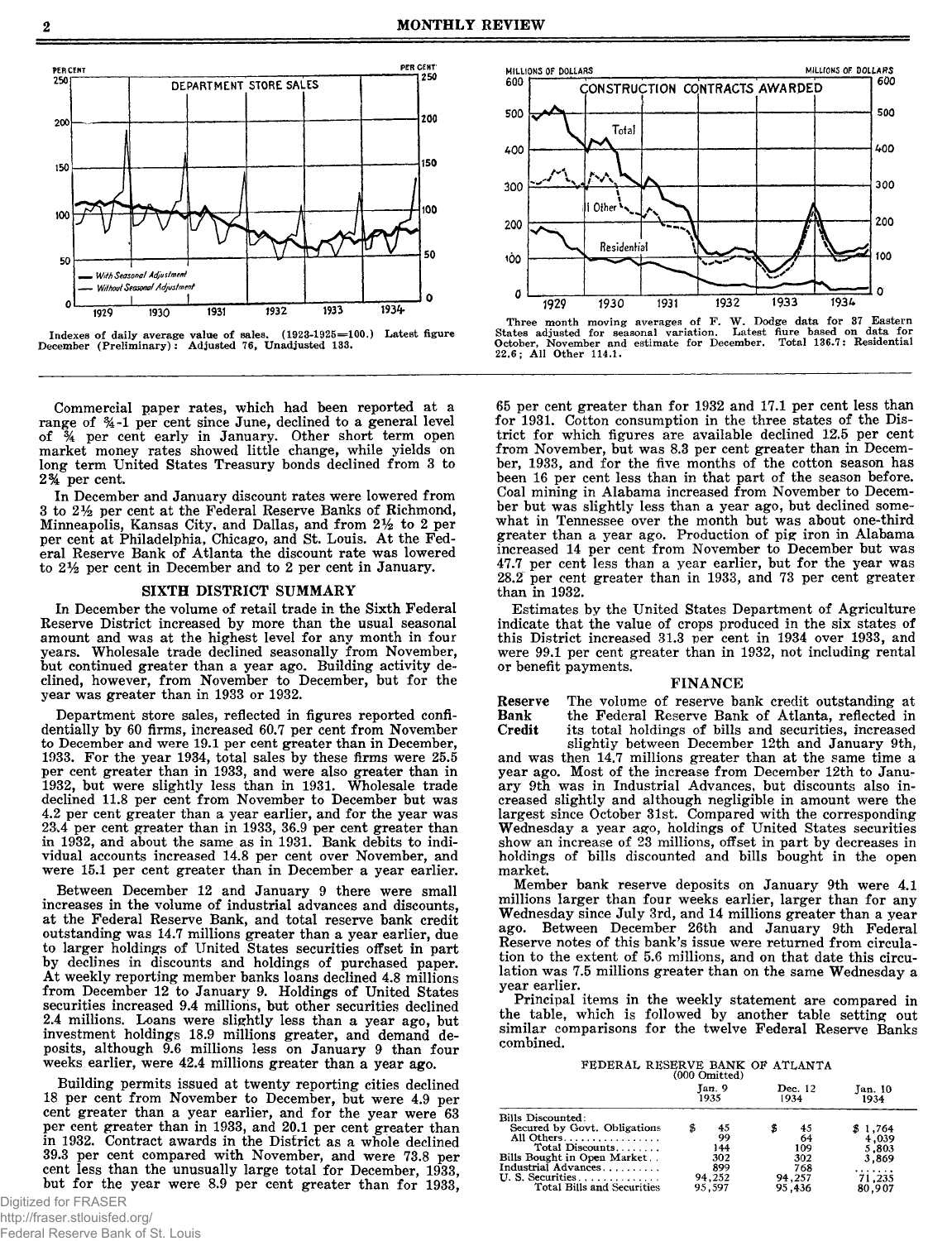| Total Reserves                                | 132,580                | 130,772     | 126,928      |
|-----------------------------------------------|------------------------|-------------|--------------|
| <b>Member Bank Reserve Deposits</b>           | 82,842                 | 78,785      | 68,821       |
| $Total\; Deposits$                            | 90,273                 | 84.759      | 75,073       |
| F. R. Notes in actual circulation             | 130.113                | 134.691     | 122,663      |
| F. R. Bank Notes in actual cir-               |                        |             |              |
| $\alpha$ dation                               |                        |             | 4.888        |
| Reserve Ratio                                 | 60.2%                  | 59.6%       | $63.6\%$     |
|                                               |                        |             |              |
|                                               | FEDERAL RESERVE SYSTEM |             |              |
|                                               | (000 Omitted)          |             |              |
|                                               | Tan. 9                 | Dec. 12     | Jan. 10      |
|                                               | 1935                   | 1934        | 1934         |
|                                               |                        |             |              |
| <b>Bills Discounted:</b>                      |                        |             |              |
| Secured by Govt. Obligations                  | s.<br>3,588            | \$<br>4,982 | 34.424<br>\$ |
| All Others                                    | 3,406                  | 4,274       | 69,268       |
| Total Discounts                               | 6,994                  | 9,256       | 103,692      |
| Bills Bought in Open Market                   | 5,611                  | 5,690       | 113,211      |
| Industrial Advances                           | 14,744                 | 10,662      | .            |
| U.S. Securities                               | 2,430,254              | 2,430,217   | 2,431,746    |
| Other Securities                              | .                      | .           | 1.462        |
| Total Bills and Securities                    | 2,457,603              | 2,455,825   | 2,650,111    |
| Total Reserves                                | 5,468,780              | 5,378,506   | 3,816,901    |
| <b>Member Bank Reserve Deposits</b>           | 4.282.546              | 4, 111, 949 | 2,776,857    |
| $Total\; Deposits.$                           | 4,556,522              | 4,393,314   | 3,007,144    |
| F. R. Notes in actual circulation             | 3, 136, 987            | 3,201,456   | 2,998,760    |
| F. R. Bank Notes in actual cir-               |                        |             |              |
| $culation \ldots \ldots \ldots \ldots \ldots$ | 26,185                 | 27.054      | 205.191      |
| Reserve Ratio                                 | 71.1%                  | $70.8\%$    | 63.6%        |
|                                               |                        |             |              |

Member Total loans and investments of 17 weekly reporting Bank member banks located at Atlanta, Birmingham, Jacksonville, Nashville, Chattanooga, Mobile and Savannah increased nearly 15 millions during the week ended December 19th because of increased holdings of United States securities, but have since declined, and on January 9th were 2.1 millions greater than on December 12th and 17.9 millions greater than a year ago. Total loans by these banks increased to 194.5 millions on December 26th, the highest level since December 20th, 1933, but were 187.8 millions on January 9th when they were slightly less than a year ago. Holdings of United States securities were 9.4 millions greater on January 9th than four weeks earlier, and 8.1 millions greater than a year ago, but holdings of other securities declined somewhat during this four-weeks period but were 10.7 millions greater than a year ago.

After increasing to the highest level at 200.9 millions for any Wednesday in the series, which goes back to the beginning of 1932, demand deposits of these weekly reporting member banks declined to 191.3 millions on January 9th, when they were 42.4 millions greater than on the same report date last year. Time deposits declined 2.1 millions from December 12th to January 9th and were 2.9 millions less than a year earlier.

In the tables which follow are shown comparisons of principal items in the weekly report, monthly averages of weekly figures over the past year, and comparisons of savings deposits reported by a list of banks located throughout the Sixth District.

| CONDITION OF MEMBER BANKS IN SELECTED CITIES |  |                         |  |  |
|----------------------------------------------|--|-------------------------|--|--|
|                                              |  | $(000 \text{ Omitted})$ |  |  |

| Jan. 9<br>1935 | Dec. 12<br>1934                                                                                          | Jan. 10<br>1934                                                                                                                             |
|----------------|----------------------------------------------------------------------------------------------------------|---------------------------------------------------------------------------------------------------------------------------------------------|
|                |                                                                                                          |                                                                                                                                             |
|                |                                                                                                          | 55.991<br>S                                                                                                                                 |
|                |                                                                                                          | 132.726                                                                                                                                     |
|                |                                                                                                          | 188.717                                                                                                                                     |
|                |                                                                                                          | 97,269                                                                                                                                      |
|                |                                                                                                          | 46.870                                                                                                                                      |
|                |                                                                                                          | 144.439                                                                                                                                     |
|                |                                                                                                          |                                                                                                                                             |
| 350.802        |                                                                                                          | 332.856                                                                                                                                     |
|                |                                                                                                          | 129.141                                                                                                                                     |
|                |                                                                                                          | 148.897                                                                                                                                     |
|                |                                                                                                          | 62.686                                                                                                                                      |
|                |                                                                                                          | 50,706                                                                                                                                      |
| .              | .                                                                                                        | 2,327                                                                                                                                       |
|                | \$50,441<br>137,363<br>187,804<br>105,410<br>57.588<br>162.998<br>126.224<br>191,258<br>80.833<br>74.569 | $1000$ Classician<br>62,005<br>\$<br>127.292<br>192,648<br>96.050<br>59.988<br>156.038<br>348,686<br>128,281<br>200,862<br>82,890<br>74.462 |

|                                                                                  | MONTHLY AVERAGES OF WEEKLY FIGURES OF<br>17 REPORTING MEMBER BANKS IN SELECTED CITIES<br>(000 Omitted) |                      |                                |                      |   |                                                  |
|----------------------------------------------------------------------------------|--------------------------------------------------------------------------------------------------------|----------------------|--------------------------------|----------------------|---|--------------------------------------------------|
| Loans                                                                            | Invest-<br>ments                                                                                       | Total<br>Loans and   | Demand<br>Investments Deposits | Time                 |   | <b>Borrowings</b><br>From<br>Deposits F. R. Bank |
| 1933<br>November\$188,612<br>December 192,491                                    | \$151,275<br>150.199                                                                                   | \$339,887<br>342,690 | \$144,602<br>152,249           | \$131,426<br>129,033 | я | 2.572<br>2.614                                   |
| 1934<br>January 187,795<br>Digitized for FRASER<br>http://fraser.stlouisfed.org/ | 148,305                                                                                                | 336,100              | 151,935                        | 130,048              |   | 2,060                                            |

| Federal Reserve Bank of St. Louis |  |  |
|-----------------------------------|--|--|

| February, $187,358$<br>March 184,851<br>April 180.670<br>May178.019<br>June 177.687<br>July 167,294 | 162.054<br>155.608<br>152.679<br>151.172<br>156.522<br>169.780 | 349.412<br>340,460<br>333.349<br>329.191<br>334.209<br>336.513 | 158.695<br>161.794<br>168,070<br>167,404<br>169.196<br>172.707<br>172.917 | 131,505<br>130,406<br>130.649<br>132.911<br>130.786<br>131.560<br>129.194 | 441<br>161<br>- 0<br>0<br>0<br>$\bf{0}$<br>0 |
|-----------------------------------------------------------------------------------------------------|----------------------------------------------------------------|----------------------------------------------------------------|---------------------------------------------------------------------------|---------------------------------------------------------------------------|----------------------------------------------|
| August 166,546<br>September 167.243                                                                 | 167,502<br>163.759                                             | 334,048<br>331.002                                             | 179.195                                                                   | 127,402                                                                   | 0                                            |
| $October \dots 176,456$<br>November 187,788<br>December 193.141                                     | 159.810<br>156.775<br>162.168                                  | 336.266<br>344,563<br>355,309                                  | 180.374<br>189.297<br>196.394                                             | 128.944<br>130.313<br>128.492                                             | 0<br>0<br>0                                  |

|                                                                                                                 |                              |                                                                            | SAVINGS DEPOSITS<br>(000 Omitted)                                    |                                                                   |                                                                    |                                                               |
|-----------------------------------------------------------------------------------------------------------------|------------------------------|----------------------------------------------------------------------------|----------------------------------------------------------------------|-------------------------------------------------------------------|--------------------------------------------------------------------|---------------------------------------------------------------|
|                                                                                                                 | Number<br>оf<br><b>Banks</b> | Dec. 19<br>1934                                                            | Nov.<br>1934                                                         | Dec.<br>1933                                                      | with<br>Nov. 1934                                                  | <b>Percentage Change</b><br>Dec. 1934 compared<br>Dec. 1933   |
| Atlanta<br>Birmingham.<br>Jacksonville<br>Knoxville<br>$N$ ashville $\ldots$ .<br>New Orleans.<br>Other Cities. | 3<br>33345<br>35             | 31,097 \$<br>\$<br>15,998<br>14.437<br>3.979<br>23.241<br>31.494<br>65.662 | 31,080 \$<br>15.629<br>14.034<br>3,808<br>23,403<br>30.586<br>64.921 | 28,092<br>16,638<br>12.992<br>1,684<br>20,999<br>23,444<br>57.567 | $+0.1$<br>$+2.4$<br>$+2.9$<br>$+4.5$<br>$-0.7$<br>$+3.0$<br>$+1.1$ | $+10.7$<br>$-3.8$<br>11.1<br>$+136.3$<br>10.7<br>34.3<br>14.1 |
| Total                                                                                                           | 56                           | 185,908                                                                    | 183.461                                                              | 161,416                                                           | $+1.3$                                                             | $+15.2$                                                       |

Debits to Bank debits to individual accounts at 26 clearing Individual house centers in the Sixth District, reflecting the Accounts amount of business transactions settled by check. amount of business transactions settled by check,

increased 14.8 per cent from November to December, and were 15.1 per cent greater than a year ago. The increase of 14.8 per cent over the month compares with an average gain of 13.1 per cent at the same time of the past seven years. Monthly totals compared in the table are derived from weekly reports by pro-rating figures for those weeks which do not fall entirely within a single calendar month.

|                                                        | (000 Omitted)<br>Dec. 1934 | Nov. 1934               | Dec. 1933               |
|--------------------------------------------------------|----------------------------|-------------------------|-------------------------|
| Alabama-4 Cities<br>Birmingham                         | \$<br>116,912<br>64,147    | \$<br>103,458<br>55,590 | \$<br>113,181<br>69,932 |
| $\mathbf{Dothan.} \dots \dots \dots \dots \dots \dots$ | 2,650                      | 2,569                   | 2,083                   |
| Mobile                                                 | 27,651                     | 21,892                  | 25,246                  |
| $\text{Montgometry} \dots \dots \dots \dots \dots$     | 22.464                     | 23.407                  | 15,920                  |
| $\text{Florida}\rightarrow 4$ Cities                   | 122,000                    | 92,967                  | 101.213                 |
| Tacksonville                                           | 64,468                     | 47,472                  | 56,524                  |
| Miami                                                  | 25,650                     | 19,841                  | 18.345                  |
| Pensacola                                              | 6,887                      | 5,864                   | 5,773                   |
| $Tampa \ldots \ldots \ldots \ldots \ldots$             | 24,995                     | 19,790                  | 20,571                  |
| $Georgia-10$ Cities                                    | 248.343                    | 209,814                 | 204,385                 |
| Albany                                                 | 3,932                      | 3,981                   | 2,903                   |
|                                                        | 163,458                    | 135,726                 | 130.595                 |
| Augusta                                                | 19,078                     | 17,751                  | 17.423                  |
| Brunswick                                              | 2,096                      | 1,627                   | 1.838                   |
|                                                        | 10,336                     | 9.173                   | 9.031                   |
| $Elberton \ldots \ldots \ldots \ldots$                 | 954                        | 902                     | 673                     |
|                                                        | 13,052                     | 11,990                  | 11.640                  |
| Newnan                                                 | 1,679                      | 1,351                   | 1,504                   |
| $Savannah \ldots \ldots \ldots \ldots \ldots$          | 30,566                     | 24,514                  | 25,772                  |
| Valdosta                                               | 3,192                      | 2,799                   | 3,006                   |
| Louisiana-New Orleans                                  | 209,083                    | 195,135                 | 201,402                 |
| Mississippi-4 Cities                                   | 41.430                     | 45,493                  | 32.159                  |
| Hattiesburg                                            | 3.428                      | 3,181                   | 3.290                   |
| $Jackson \ldots \ldots \ldots \ldots$                  | 24,041                     | 28,117                  | 17,065                  |
| Meridian                                               | 7,872                      | 7,583                   | 6.161                   |
| $Vicksburg \dots \dots \dots$                          | 6,089                      | 6.612                   | 5,643                   |
| Tennessee-3 Cities                                     | 129,010                    | 108,261                 | 100,878                 |
| $Chattanooga \ldots \ldots \ldots$                     | 31,734                     | 28,674                  | 28.422                  |
| Knoxville                                              | 21,310                     | 17,957                  | 17,328                  |
| Nashville                                              | 75,966                     | 61,630                  | 55.128                  |
| $Total - 26$ Cities                                    | \$<br>866,778              | \$<br>755,128           | \$<br>753,218           |

### AGRICULTURE

The final crop report for the year 1934 issued by the United States Department of Agriculture indicates that, after increasing 43.3 per cent from 1932 to 1933., the total value of the principal crops produced in 1934 showed a further increase over 1938 of 16.2 per cent. Valuing late crops at the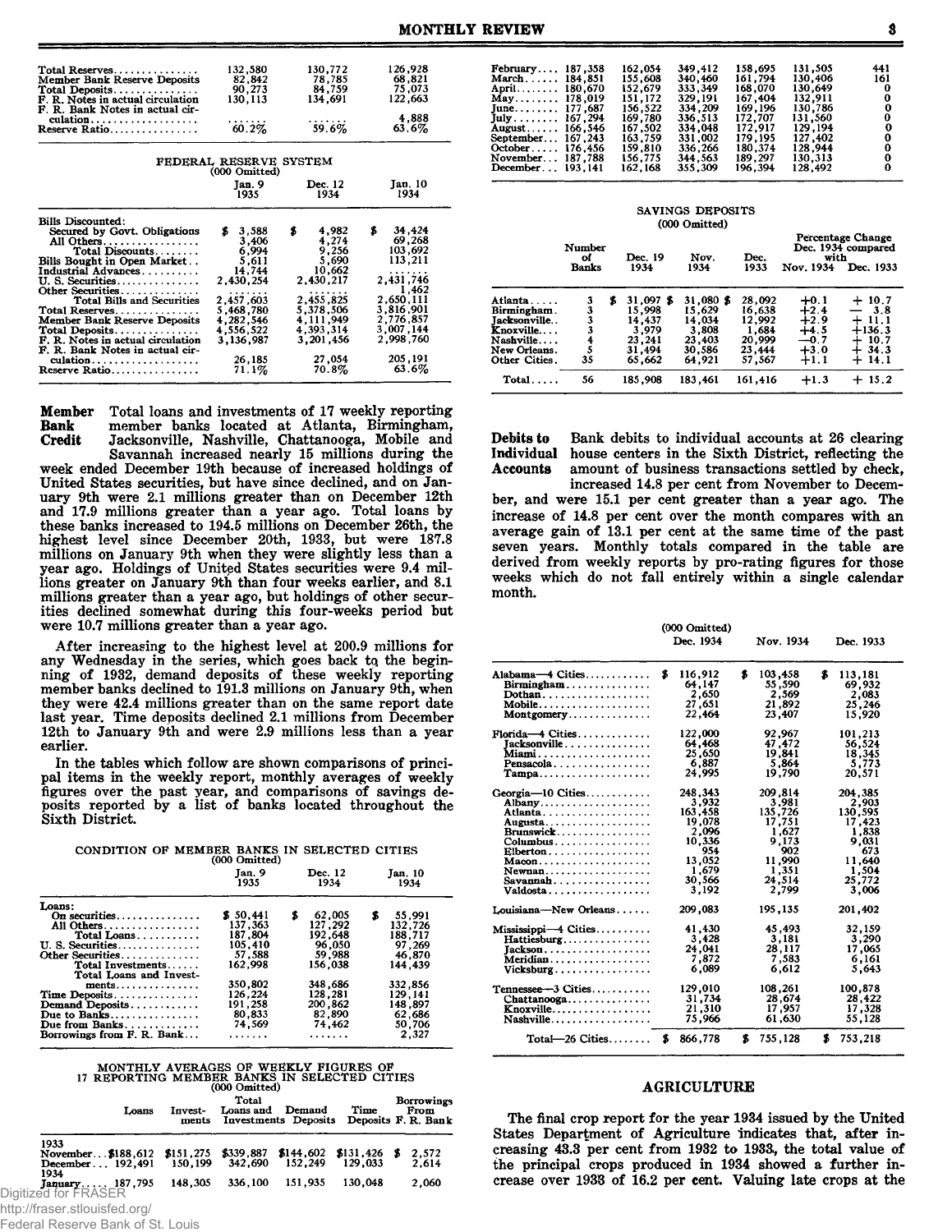prices being received by farmers on December 1, and adding the value of early fruits and vegetables already marketed at that time, the estimates show total crop values of \$4,764,- 507,000 for 1934, compared with \$4,100,712,000 for 1933, and \$2,860,645,000 for 1932. The report states that "Largely as a result of the sharp decreases in the production of most crops and the shortage of feed for livestock, prices of the fourteen principal crops averaged 42 per cent higher on December 1 than they were on that date a year earlier, and 140 per cent higher than two years ago. In most cases the percentage increase in price, as compared with last year, was greater than the percentage decrease in production."

In the six states located wholly or partly in the Sixth Federal Reserve District, principal crops produced in 1934 were valued at \$740,577,000, a gain of 31.3 per cent over the value of 19-33 crons, and practically double the value of those produced in 1932. The 1934 production of cotton, and seed, cowpeas, tobacco, pecans and apples declined, but other crops increased, compared with 1933, but the value of nearly all crops increased, the exceptions being pecans, apples, sugar cane and rice. Combined totals of production and values for the principal crops raised in these six states are compared in the table below, which is followed by another giving total crop values by states.

#### PRODUCTION AND VALUE OF PRINCIPAL CROPS IN SIXTH DISTRICT Production in Thousands of Units Values in Thousands of Doll

|                          |         | Production |           | Value     |  |  |  |
|--------------------------|---------|------------|-----------|-----------|--|--|--|
|                          | 1934    | 1933       | 1934      | 1933      |  |  |  |
| Cotton-Lint, Bales       | 4.033   | 4,181      | \$249,627 | \$198,274 |  |  |  |
| Cotton Seed, Tons        | 1,792   | 1,857      | 63,588    | 26,455    |  |  |  |
| Corn, Bushels            | 208,873 | 199,091    | 157.777   | 112,658   |  |  |  |
| $Oats$ , Bushels         | 11,064  | 8,835      | 8.023     | 5.422     |  |  |  |
| Wheat $(1)$ , Bushels    | 4.214   | 3.487      | 4.461     | 3,404     |  |  |  |
| Tame Hay, $Tons$         | 2.620   | 2.575      | 33,341    | 25.482    |  |  |  |
| Soy Beans, Bushels       | 1.905   | 1,748      | 3,510     | 2.613     |  |  |  |
| Cowpeas, Bushels         | 3,615   | 4.003      | 4.927     | 3,947     |  |  |  |
| White Potatoes, Bushels. | 16.982  | 12.269     | 12,864    | 10,733    |  |  |  |
| Sweet Potatoes, Bushels. | 36.080  | 29,816     | 21,271    | 16,856    |  |  |  |
| Peanuts, Lbs             | 918,970 | 840,715    | 28.671    | 21.522    |  |  |  |
| Pecans. Lbs              | 13,320  | 22,150     | 1,832     | 2,228     |  |  |  |
| Tobacco, Lbs             | 140,963 | 195.322    | 23,094    | 21,211    |  |  |  |
| Apples, Bushels          | 3,355   | 4,188      | 3,342     | 3.534     |  |  |  |
| Peaches, Bushels         | 10.071  | 7.637      | 7,950     | 6,076     |  |  |  |
| Oranges $(2)$ , Boxes    | 19,520  | 18,317     | 29.890    | 27,492    |  |  |  |
| Grapefruit (3), Boxes    | 13,500  | 10.700     | 13,475    | 12,475    |  |  |  |
| Sugar Cane Syrup, Gals.  | 19.640  | 17,476     | 8.597     | 7.818     |  |  |  |
| Sugar Cane $(4)$ . Tons  | 3,561   | 3.176      | 9.685     | 11,038    |  |  |  |
| Rice $(4)$ , Bushels     | 15,957  | 15,957     | 12,606    | 12.446    |  |  |  |

(1) Tennessee, Georgia and Alabama. (2) Florida,"Louisiana, Alabama and<br>Mississippi. (3) Florida. (4) Louisiana.

VALUES OF PRINCIPAL CROPS BY STATES In Thousands of Dollars

|                                                                  |                             | ти тиоизаниз от глиата      |                            |                               |                                |
|------------------------------------------------------------------|-----------------------------|-----------------------------|----------------------------|-------------------------------|--------------------------------|
|                                                                  | 1934                        | 1933                        | 1932                       | 1934 compared with<br>1933    | 1932                           |
| Alabama \$ 142,975 \$                                            |                             | 99,454 \$                   | 62,051                     | $+43.8$                       | $+130.4$                       |
| $\text{Florida} \dots \dots \dots \dots$<br>Georgia<br>Louisiana | 82.941<br>161.445<br>88.294 | 66.659<br>128.588<br>68.821 | 57.914<br>67,039<br>54,711 | $+24.4$<br>$+25.6$<br>$+28.3$ | $+43.2$<br>$+140.8$<br>$+61.4$ |
| Missisis pipi<br>Tennessee                                       | 141.395<br>123.527          | 100,325<br>100.132          | 66,630<br>63.709           | $+40.9$<br>$+23.4$            | $+112.2$<br>$+93.9$            |
| Total Six States \$ 740,577 \$ 563,979 \$ 372,054                |                             |                             |                            | $+31.3$                       | $+99.1$                        |

|                     | RICE MOVEMENT-(New Orleans) |           |           |
|---------------------|-----------------------------|-----------|-----------|
|                     | Dec. 1934                   | Nov. 1934 | Dec. 1933 |
| Rough Rice-Barrels: |                             |           |           |
| Receipts            | 33.533                      | 61,741    | 41,216    |
| Shipments           | 43,529                      | 67,527    | 26,940    |
| Stocks              | 6.870                       | 16.866    | 42.405    |
| Clean Rice-Pockets: |                             |           |           |
| Receipts            | 62,840                      | 87.093    | 39,034    |
| Shipments           | 57,517                      | 76,575    | 28,377    |
| Stocks              | 165,928                     | 160,605   | 159,045   |

# RICE MILLERS' ASSOCIATION STATISTICS (Barrels)

|                                                                   | , , , , , , , , , ,  |                        |
|-------------------------------------------------------------------|----------------------|------------------------|
|                                                                   | December             | Aug. 1 to Dec. $31$    |
| Receipts of Rough Rice:<br>Season $1934-35$<br>Season $1933 - 34$ | 611,966<br>426.005   | 4,575,537<br>4,858,431 |
| Distribution of Milled Rice:<br>Season 1934-35<br>Season 1933-34  | 714,423<br>573,029   | 3,819,625<br>3.364.604 |
|                                                                   | Rough                | Clean                  |
| Stocks:<br>Dec. 31, 1934<br>Dec. 31, 1933                         | 931,324<br>1,061,634 | 1,379,585<br>1.586.812 |

Fertilizer December sales of fertilizer tax tags in the six states located wholly or partly in the Sixth Dis-

trict declined 27.1 per cent from November, and were less than half those in December, 1938. At the same time a year ago, tag sales considerably more than doubled from November to December. Total sales for the five months of the season in these states were 6.8 per cent less than in that part of the previous season. Figures in the table are from those compiled by the National Fertilizer Association.

|                                                                                                           |                                                  | (Short Tons)                                  |                                                      |                                                         |                                                           |
|-----------------------------------------------------------------------------------------------------------|--------------------------------------------------|-----------------------------------------------|------------------------------------------------------|---------------------------------------------------------|-----------------------------------------------------------|
|                                                                                                           | Dec.<br>1934                                     | Nov.<br>1934                                  | Dec.<br>1933                                         | August 1 to Dec. 31<br>1934                             | 1933                                                      |
| Alabama<br>$\text{Florida} \dots \dots \dots \dots$<br>$Georgia$<br>Louisiana<br>Mississippi<br>Tennessee | 3,600<br>34.841<br>12.904<br>1.500<br>104<br>600 | 1,250<br>69,142<br>1,057<br>940<br>131<br>900 | 12,850<br>59.941<br>20,870<br>6.600<br>17.650<br>100 | 6,650<br>196,406<br>15.489<br>20,451<br>1,711<br>16.565 | 17,000<br>173,019<br>28,866<br>24.470<br>19.245<br>13.376 |
| $Total \dots \dots \dots \dots$                                                                           | 53.549                                           | 73.420                                        | 118.011                                              | 257,272                                                 | 275.976                                                   |

## TRADE

Retail Total sales during the year 1934 by 60 reporting de-<br>Trade partment stores in the Sixth District were 25.5 per Trade partment stores in the Sixth District were 25.5 per

cent greater than in 1933, 21 per cent greater than in 1932, and 8 per cent less than in 1931. December sales by these 60 reporting department stores increased 60.7 per cent over the previous month, and were 19.1 per cent greater than in December, 1933. Stocks of merchandise declined 18.8 per cent from November 30 to December 31, and were 2.3 per cent larger than a year ago, and the rate of stock turnover was higher for the month, and for the year than at the same time last year. The collection ratio, also shown in the table, declined only slightly from November to December and was somewhat higher than a year ago. For regular accounts the December ratio was 35.7 per cent, and for installment accounts 15.3 per cent.

RETAIL TRADE IN THE SIXTH DISTRICT DURING DECEMBER 1934

Based on confidential reports from 60 department stores

|                                               | Dec. 1934                |                   | COMPARISON OF NET SALES<br>COMPARISON OF STOCKS<br>Dec. 31, 1934<br>Year to date<br>with:<br>with:<br>with: |                                      |                   | <b>STOCK TURNOVER</b> |          |      |                           | COLLECTION RATIO |              |              |
|-----------------------------------------------|--------------------------|-------------------|-------------------------------------------------------------------------------------------------------------|--------------------------------------|-------------------|-----------------------|----------|------|---------------------------|------------------|--------------|--------------|
|                                               | Same month<br>a year ago | Previous<br>month | last vear                                                                                                   | Same period Same month<br>a vear ago | Previous<br>Month | December<br>1934      | 1933     | 1934 | Jan. to Dec. inc.<br>1933 | Dec.<br>1934     | Nov.<br>1934 | Dec.<br>1933 |
| Atlanta $(6)$                                 | $+15.5$                  | $+63.9$           | $+22.8$                                                                                                     | $-0.4$                               | $-31.4$           | .67                   | .63      | 4.71 | 3.21                      | 27.6             | 29.8         | 29.3         |
| $Birmingham(6) \ldots \ldots \ldots \ldots$   | $+19.0$                  | $+59.9$           | $+25.3$                                                                                                     | $-2.6$                               | $-19.3$           | .50                   | .41      | 3.79 | 3.13                      | 34.1             | 34.9         | 26.7         |
| Chattanooga $(4)$                             | $+17.3$                  | $+58.4$           | $+27.4$                                                                                                     | $+4.1$                               | $-13.6$           |                       | .38      | 3.62 | 3.09                      | 36.4             | 33.8         | 29.6         |
| $Tacksonville(3) \ldots \ldots \ldots \ldots$ | $+25.8$                  | $+81.2$           | $+26.3$                                                                                                     | $-3.8$                               | $-13.6$           | $\frac{54}{37}$       | $\cdots$ | 2.40 | $\cdots$                  |                  |              | $\cdots$     |
| Miami $(3)$                                   | $+44.5$                  | $+80.2$           | $+49.2$                                                                                                     | $+22.3$                              | $+0.5$            | . 62                  | $\cdots$ | 4.56 | 1.1.1                     | .                | .            | .            |
| Nashville $(4)$                               | $+18.4$                  | $+64.9$           | $+20.2$                                                                                                     | $+4.3$                               | $-20.5$           | .44                   | .40      | 3.07 | 2.81                      | 30.5             | 31.8         | 29.7         |
| New Orleans $(5)$                             | $+12.1$                  | $+47.4$           | $+20.8$                                                                                                     | $-5.7$                               | $-17.9$           | .43                   | .35      | 3.16 | 2.65                      | 39.3             | 39.8         | 39.9         |
| Other Cities $(29)$                           | $+18.8$                  | $+57.8$           | $+26.2$                                                                                                     | $+12.7$                              | $-16.0$           | .45                   | .43      | 3.18 | 2.97                      | 33.0             | 30.6         | 30.9         |
| $DISTRICT(60)$                                | $+19.1$                  | $+60.7$           | $+25.5$                                                                                                     | $+2.3$                               | $-18.8$           | . 50                  | .42      | 3.57 | 3.08                      | 32.6             | 32.7         | 32.1         |

NOTE: The rate of stock turnover is the ratio of sales during given period to average stocks on hand.

Digitized for FRASER

http://fraser.stlouisfed.org/

Federal Reserve Bank of St. Louis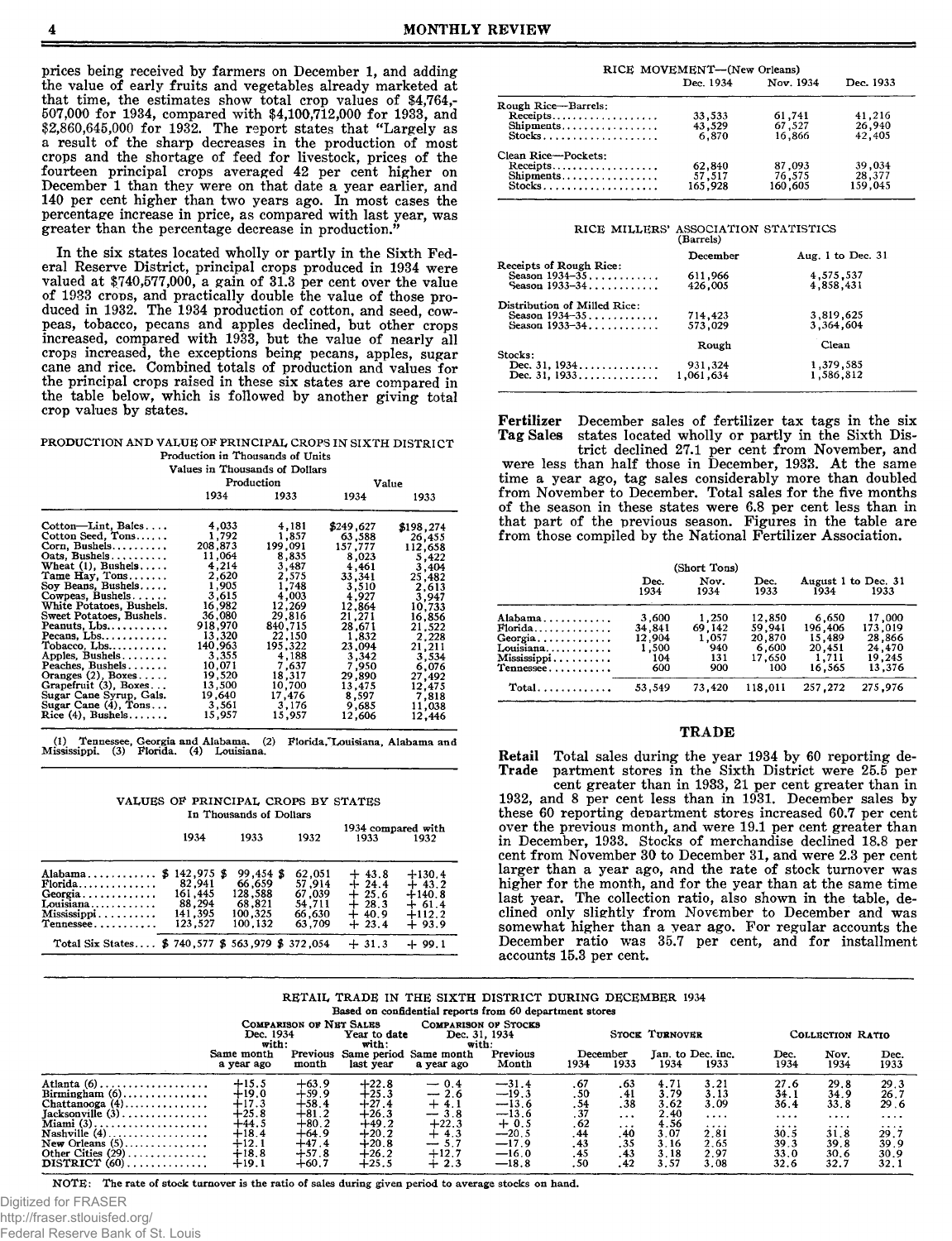Wholesale The volume of wholesale trade in the Sixth Dis-<br>Trade trict, reflected in confidential reports from 99 trict, reflected in confidential reports from 99

firms, increased 23.4 per cent in 1934 over 1933, was 37 per cent greater than in 1932, and about the same as in 1931. December sales and stocks declined over the month, and sales averaged 4.2 per cent greater than a year earlier, and stocks were 1.2 per cent larger. Comparisons of sales, stocks and collection ratios for reporting groups are shown in the table.

| WHOLESALE TRADE IN DECEMBER 1934 |  |
|----------------------------------|--|
| Sixth Federal Reserve District*  |  |

|                                     | Number   | Percentage Comparisons<br>Dec. 1934 with: Jan.-Dec. 1934 inc. |              |                               |  |  |  |
|-------------------------------------|----------|---------------------------------------------------------------|--------------|-------------------------------|--|--|--|
|                                     | of Firms | Nov.<br>1934                                                  | Dec.<br>1933 | with same<br>period last year |  |  |  |
| All Lines Combined:                 |          |                                                               |              |                               |  |  |  |
| $Sales \ldots \ldots \ldots \ldots$ | 99       | $-11.8$                                                       | $+4.2$       | $+23.4$                       |  |  |  |
|                                     | 30       | $-8.0$                                                        | $+1.2$       |                               |  |  |  |
| Groceries:                          |          |                                                               |              |                               |  |  |  |
| Sales                               | 23       | $+2.1$                                                        | $+8.1$       | $+23.2$                       |  |  |  |
| Tacksonville                        | 4        | $-2.9$                                                        | $-5.6$       | $+15.7$                       |  |  |  |
| New Orleans                         | 5        | $+15.6$                                                       | $+8.0$       | $+25.1$                       |  |  |  |
| Vicksburg                           | 3        | $-4.4$                                                        | $+13.6$      | $+21.8$                       |  |  |  |
| Other Cities                        | 11       | $-5.5$                                                        | $+16.8$      | $+27.0$                       |  |  |  |
| $Stocks$                            | 3        | $+2.1$                                                        | $+15.0$      | .                             |  |  |  |
| Dry Goods:                          |          |                                                               |              |                               |  |  |  |
| $Sales \ldots \ldots \ldots \ldots$ | 15       | $-37.6$                                                       | $-0.1$       | $+22.2$                       |  |  |  |
| Nashville                           | 3        | $-42.2$                                                       | $+17.5$      | $+30.5$                       |  |  |  |
| Other Cities                        | 12       | $-36.2$                                                       | $-4.1$       | $+19.9$                       |  |  |  |
| $Stocks$                            | 7        | $-16.6$                                                       | $+10.9$      | .                             |  |  |  |
| Hardware:                           |          |                                                               |              |                               |  |  |  |
| $Sales \ldots \ldots \ldots$        | 26       | $-14.9$                                                       | $-6.6$       | $+20.8$                       |  |  |  |
| Nashville                           | 3        | $-6.3$                                                        | $+10.0$      | $+16.6$                       |  |  |  |
| New Orleans                         | 5        | $-18.8$                                                       | $-26.1$      | $+18.7$                       |  |  |  |
| Other Cities                        | 18       | $-14.8$                                                       | $+0.5$       | $+22.8$                       |  |  |  |
| $Stocks$                            | 9        | $-1.3$                                                        | $-4.8$       | .                             |  |  |  |
| Furniture:                          |          |                                                               |              |                               |  |  |  |
| $Sales$                             | 9        | $-9.7$                                                        | $+25.0$      | $+26.4$                       |  |  |  |
| Atlanta                             | 4        | $-2.1$                                                        | $+17.8$      | $+10.7$                       |  |  |  |
| Other Cities                        | 5        | $-12.3$                                                       | $+28.1$      | $+32.9$                       |  |  |  |
| Stocks                              | 6        | $-2.6$                                                        | $+0.0$       | .                             |  |  |  |
| <b>Electrical Supplies:</b>         |          |                                                               |              |                               |  |  |  |
| $Sales \ldots \ldots \ldots \ldots$ | 13       | $-3.0$                                                        | $+31.5$      | $+43.8$                       |  |  |  |
| New Orleans                         | 4        | $-17.2$                                                       | $+9.8$       | $+45.4$                       |  |  |  |
| Other Cities                        | 9        | $+3.4$                                                        | $+41.6$      | $+43.2$                       |  |  |  |
| $Stocks.$                           | 3        | $-9.7$                                                        | $+13.8$      | .                             |  |  |  |
| Drugs:                              |          |                                                               |              |                               |  |  |  |
| $Sales \ldots \ldots \ldots$        | 8        | $-2.8$                                                        | $+8.7$       | $+23.3$                       |  |  |  |
| Stationery:                         |          |                                                               |              |                               |  |  |  |
| $Sales$                             | 3        | $-8.6$                                                        | $+8.0$       | $+14.7$                       |  |  |  |

COLLECTION RATIO\*\*

|                                                                                                                          | Dec.<br>1934                                 | Nov.<br>1934                                 | Dec.<br>1933                                 |  |
|--------------------------------------------------------------------------------------------------------------------------|----------------------------------------------|----------------------------------------------|----------------------------------------------|--|
| Groceries<br>$\mathbf{Dry}$ Goods<br>Hardware<br>Furniture<br>Electrical Supplies<br>$Drugs \ldots \ldots \ldots \ldots$ | 68.6<br>43.5<br>40.8<br>31.4<br>66.5<br>33.7 | 62.8<br>42.7<br>46.5<br>34.1<br>72.2<br>26.8 | 66.8<br>38.4<br>32.8<br>29.0<br>46.3<br>28.4 |  |
|                                                                                                                          | 48.4                                         | 48.5                                         | 42.1                                         |  |

\* Based on confidential reports from 99 firms.

\*\* The collection ratio is the percentage of accounts and notes receivable out-standing at the beginning of the month which were collected during the month.

Life December sales of new, paid-for, ordinary life in-<br>Insurance surance in the six states located wholly or partly surance in the six states located wholly or partly in this District increased by 32.7 per cent over November, to the highest level in about three years, and for the year were 13.3 per cent greater than in 1933. Figures compared in the table are from those compiled by the Life Insurance Sales Research Bureau.

| Alabama<br>5.007<br>ъ<br>Florida                                                       | 35    | 3.535                                     |   |                                                    |   |                                                          |                                                               |                                              |
|----------------------------------------------------------------------------------------|-------|-------------------------------------------|---|----------------------------------------------------|---|----------------------------------------------------------|---------------------------------------------------------------|----------------------------------------------|
| 7.947<br>Georgia<br>5.699<br>Louisiana<br>3.122<br>Mississippi.<br>6.369<br>Tennessee. | 4,680 | 3,665<br>6.132<br>3,959<br>2.465<br>4,987 | 8 | 4,091<br>4,185<br>7.579<br>5.965<br>2.817<br>7.246 | S | 45,900<br>54,041<br>81,059<br>54.269<br>29,476<br>68.701 | 41,823<br>S<br>41.579<br>69.815<br>47,490<br>27,868<br>65.757 | 9.7<br>$+30.0$<br>16.1<br>14.3<br>5.8<br>4.5 |
| \$32,824<br>Total.                                                                     |       | \$24.743                                  |   | \$31,883                                           |   | \$333.446                                                | \$294.332                                                     | $+13.3$                                      |

| COMMERCIAL FAILONES<br>(From statistics compiled by Dun & Bradstreet, Inc.)<br>Sixth District<br><b>United States</b> |                              |  |                                                            |                                         |                                                                          |  |  |
|-----------------------------------------------------------------------------------------------------------------------|------------------------------|--|------------------------------------------------------------|-----------------------------------------|--------------------------------------------------------------------------|--|--|
|                                                                                                                       | Number                       |  | Liabilities                                                | Number                                  | Liabilities                                                              |  |  |
| December $1934$<br>November $1934$<br>December $1933$<br>Year $1934$<br>Year $1933$                                   | 32<br>29<br>51<br>404<br>962 |  | 1,071,772<br>287,233<br>458.665<br>6.956.000<br>21,728,000 | 963<br>923<br>1.132<br>12.185<br>20.307 | \$19.910.610<br>18.349.791<br>27.200.432<br>264, 247, 000<br>502,831,000 |  |  |

COMMERCIAL FAILURES

Digitized for FRASER

http://fraser.stlouisfed.org/

Federal Reserve Bank of St. Louis

# INDUSTRY

Building For the year 1934, the total value of permits and issued at twenty reporting cities in the Sixth Construction District, for the construction of buildings

within their corporate limits, amounted to \$23,174,397. This total represents an increase of 63 per cent over the total of \$14,217,532 for the year 1933, was 20.1 per cent larger than the 1932 total, but 21.2 per cent less than for 1931. All but four of these cities reported increases from 1933 to 1934. In December total value of permits at these cities declined 18 per cent from November, but was 4.1) per cent greater than for December a year ago. Comparisons for the month are shown in the table.

|                                           |       | BUILDING PERMITS   |                         |                   |                         |
|-------------------------------------------|-------|--------------------|-------------------------|-------------------|-------------------------|
|                                           |       | Number<br>December |                         | Value<br>December | Percentage<br>Change in |
|                                           | 1934  | 1933               | 1934                    | 1933              | Value                   |
| Alabama                                   |       |                    |                         |                   |                         |
| Anniston                                  | 16    | 3                  | \$<br>$9,885$ \$        | 900               | $+998.3$                |
| Birmingham                                | 364   | 99                 | 105,252                 | 87,819            | + 19.9                  |
| Mobile                                    | 44    | 24                 | 26,462                  | 86.060            | $-69.3$                 |
| Montgenery                                | 125   | 38                 | 42,256                  | 4.640             | $+810.7$                |
| Florida                                   |       |                    |                         |                   |                         |
| Jacksonville                              | 368   | 399                | 122,926                 | 98,956            | $+24.2$                 |
| Miami                                     | 443   | 291                | 309,962                 | 417,591           | $-25.8$                 |
| Miami Beach                               | 115   | 66                 | 501,470                 | 163,195           | $+207.3$                |
| Orlando                                   | 50    | 49                 | 31,111                  | 13,167            | $+136.3$                |
| $\mathtt{Tampa.}\ldots\ldots\ldots\ldots$ | 164   | 116                | 22,694                  | 45.071            | — 49.6                  |
| Georgia                                   |       |                    |                         |                   |                         |
| Atlanta                                   | 189   | 105                | 72,755                  | 24,807            | $+193.3$                |
| Augusta                                   | 18    | 35                 | 19,634                  | 183,389           | $-89.3$                 |
| Columbus                                  | 33    | 26                 | 7,776                   | 17,377            | $-55.3$                 |
| $Macon \ldots \ldots$                     | 38    | 123                | 14,910                  | 34,191            | $-56.4$                 |
| $Savannah$                                | 21    | 28                 | 27,667                  | 14,212            | $+94.7$                 |
| Louisiana                                 |       |                    |                         |                   |                         |
| New Orleans                               | 54    | 40                 | 44,039                  | 35,933            | $+22.6$                 |
| Alexandria                                | 51    | 34                 | 10,583                  | 3.193             | $+231.4$                |
| Tennessee                                 |       |                    |                         |                   |                         |
| Chattanooga                               | 145   | 137                | 21,793                  | 277,367           | $-92.1$                 |
| Johnson City.                             | 3     | 1                  | 14,700                  | 300               | $+4,800.0$              |
| Knoxville                                 | 16    | 22                 | 17,202                  | 54,477            | 68.4                    |
| Nashville                                 | 46    | 43                 | 251,352                 | 33,074            | $+660.0$                |
|                                           |       |                    |                         |                   |                         |
| Total 20 Cities                           | 2,303 | 1.679              | \$1,674.429 \$1,595.719 |                   | $+ 4.9$                 |

The value of building and construction contracts awarded in the Sixth District, indicated in statistics compiled by the F. W. Dodge Corporation and subdivided into district totals by the Federal Reserve Board's Division of Research and Statistics, amounted in 1934 to \$143,110,074, an increase of 8.9 per cent over the 1933 total, 65 per cent greater than in 1932, but 17.1 per cent smaller than in 1931. Residential contracts for the year increased 13.6 per cent over those in 1933, but other contracts increased only 8.1 per cent. The December total exhibited a sharp decline from November, and was 73.8 per cent less than in December, 1938.

In the 37 states east of the Rocky Mountains, December contracts declined 17 per cent from November, and were 55.3 per cent less than a year earlier, and for the year the total was \$1,543,101,300, a gain of 22.9 per cent over the total for 1933. Comparisons for the month are shown in the table.

BUILDING AND CONSTRUCTION CONTRACTS AWARDED F. W. Dodge Corp.

|                                       | Dec. 1934              | Nov. 1934              | Dec. 1933               |
|---------------------------------------|------------------------|------------------------|-------------------------|
| Sixth District-Total\$<br>Residential | 5,709,498<br>1,305,295 | \$<br>9,413,352        | \$21,818,561            |
| All Others                            | 4.404.203              | 1,684,335<br>7,729,017 | 1.128.838<br>20,689,723 |
| <b>State Totals:</b>                  |                        |                        |                         |
| Alabama                               | 1,111,900              | 797,400                | 3,183,600               |
| Florida                               | 1,609,700              | 4.971,700              | 4.121.300               |
| Georgia                               | 1.499.600              | 709.400                | 1,919,200               |
| Louisiana                             | 638,900                | 2,270,400              | 4,110,300               |
| Mississippi                           | 1,215,700              | 902.700                | 1,813,600               |
| Tennessee                             | 605.400                | 2.321.100              | 10.059,500              |
| United States:                        |                        |                        |                         |
| Total                                 | 92,684,900             | 111,691,500            | 207, 209, 500           |
| Residential                           | 14.550.500             | 19,909,700             | 23,899,600              |
| $Non-Residental$                      | 28,067,400             | 39,439,500             | 50,040,000              |
| Public Works and Utilities            | 50,067,000             | 52, 342, 300           | 133,269,900             |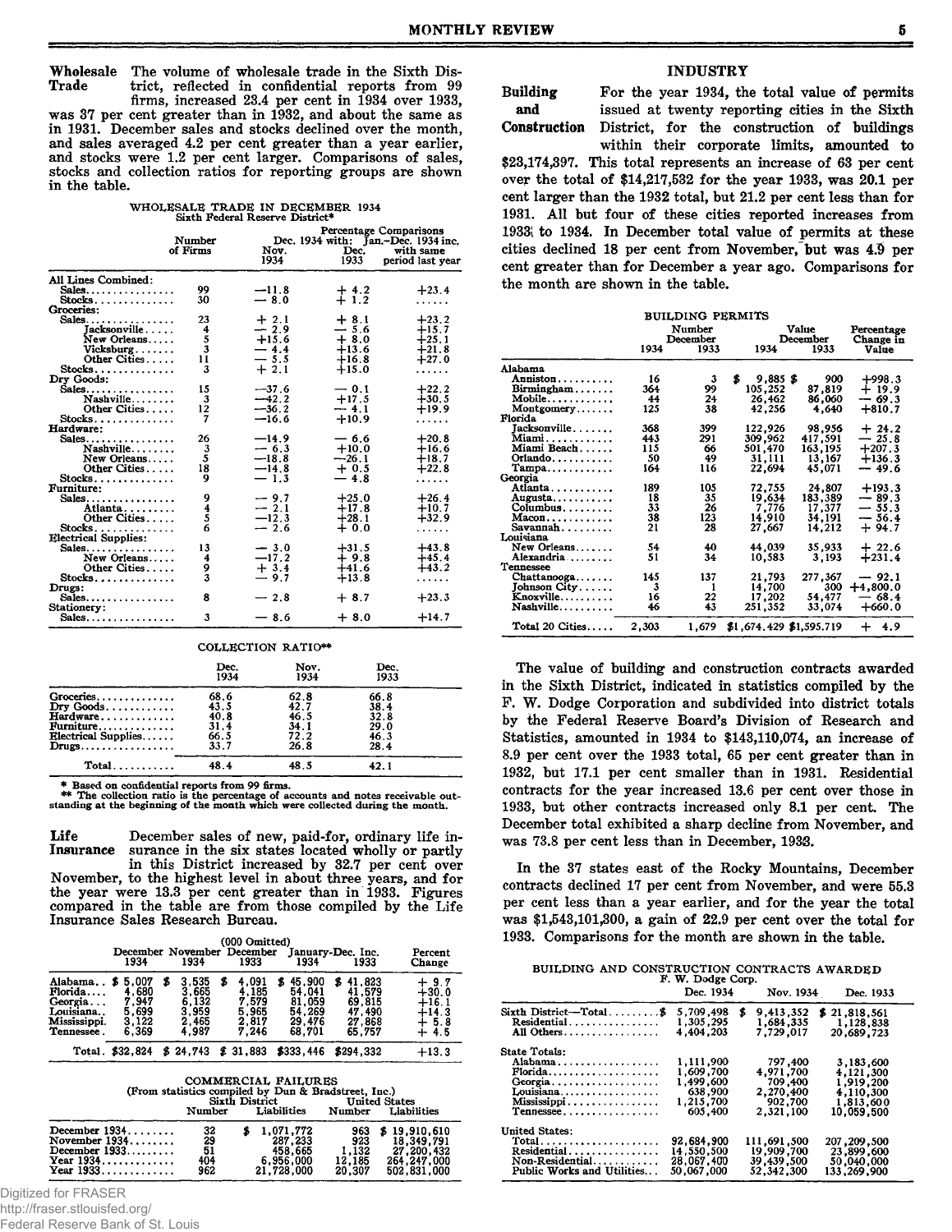Lumber Declines from November to December in both orders and production because of the holiday and inventory periods, were indicated in press reports and in weekly statements of the Southern Pine Association. For the five weeks ending January 5th orders by reporting mills averaged 11 per cent greater than during the same period a year ago, and production averaged 1.8 per cent smaller, and unfilled orders were smaller on the average by 3.9 per cent. During this five week period orders were approximately 11 per cent below production, while at the same time last year they averaged 21 per cent less. Weekly figures compared in the table are from those compiled by the Southern Pine Association.

|                                                                                                        |                    |                                                | (In Thousands of Feet)                        |                                               |                                               |                                                |                                                |
|--------------------------------------------------------------------------------------------------------|--------------------|------------------------------------------------|-----------------------------------------------|-----------------------------------------------|-----------------------------------------------|------------------------------------------------|------------------------------------------------|
| Week<br>Ended                                                                                          | Number<br>of Mills |                                                | Orders<br>$1934 - 35$ $1933 - 34$             |                                               | Production<br>1934-35 1933-34                 | <b>Unfilled Orders</b>                         | 1934-35 1933-34                                |
| December $8 \ldots 115$<br>December 15 114<br>December $22$<br>December 29<br>January $5 \ldots$ , 109 | 73<br>96           | 17,124<br>17.993<br>12,252<br>12.555<br>14,246 | 17.153<br>15.242<br>8.257<br>13.285<br>12,863 | 21.761<br>19.931<br>14.171<br>9.804<br>17.518 | 22.332<br>21.776<br>12,943<br>9.308<br>18.340 | 54.330<br>45.865<br>30.140<br>47.096<br>41.979 | 59.237<br>51.083<br>30.435<br>40.428<br>47,088 |

Cotton There was a further decline of 13.3 per cent Consumption in the consumption of cotton by American mills

from November to December, but December consumption was 19 per cent greater than a year earlier. The decline from November to December in the cotton states was relatively larger, and the increase over December a year ago smaller than in other states. There was a small gain over the month in the number of spindles active, and an increase of about 1 per cent over the number active in December, 1933. Consumption in the cotton states accounted for 79.7 per cent of the total. In the first five months of the cotton season total consumption has been 11.9 per cent, that in the cotton states 11.8 per cent, and in other states 12.3 per cent, less than in that part of the season before.

Exports during December declined further by 11.9 per cent, and were 38.5 per cent less than a year earlier, and for the five months of the season have been 42.6 per cent less than in that part of the previous season. Census Bureau figures are compared in the table.

| COTTON CONSUMPTION, EXPORTS, STOCKS AND ACTIVE SPINDLES |                     |  |  |
|---------------------------------------------------------|---------------------|--|--|
|                                                         | UNITED STATES-Bales |  |  |
|                                                         |                     |  |  |

|                                                         | Dec. 1934          | Nov. 1934                   | Dec. 1933  |
|---------------------------------------------------------|--------------------|-----------------------------|------------|
| Cotton Consumed                                         | 413,535            | 477,060                     | 347,524    |
|                                                         | 10,940,112         | 11,088,574                  | 11.976.828 |
| In Consuming Establishments<br>In Public Storage and at | 1,299.554          | 1,293,763                   | 1.641.830  |
|                                                         | 9.640,558          | 9,794,811                   | 10,334,998 |
| Compresses                                              | 504,185            | 572,359                     | 820,099    |
| $\text{Exports}\dots\dots\dots\dots\dots\dots\dots$     |                    |                             |            |
| Active Spindles—Number                                  | 25,057,270         | 25,050,778                  | 24,828,396 |
|                                                         |                    | COTTON GROWING STATES-Bales |            |
| Cotton Consumed                                         | 329,636            | 385,449                     | 282,091    |
|                                                         | 10,463,882         | 10.624.271                  | 11,241,457 |
| In Consuming Establishments                             | 1,045,841          | 1,044,645                   | 1,291,053  |
| In Public Storage and at                                |                    |                             |            |
| $Compresses \ldots \ldots$                              | 9,418,041          | 9,579,626                   | 9,950,404  |
| Active Spindles-Number                                  | 17,411,208         | 17,412,166                  | 17,328.074 |
|                                                         |                    |                             |            |
|                                                         | OTHER STATES-Bales |                             |            |
| Cotton Consumed                                         | 83,899             | 91.617                      | 65,433     |
|                                                         | 476,230            | 464,303                     | 735,371    |
| In Consuming Establishments                             | 253,713            | 249,118                     | 350,777    |
| In Public Storage and at                                |                    |                             |            |
| Compresses                                              | 222,517            | 215,185                     | 384,594    |
| Active Spindles—Number                                  | 7,646,062          | 7.608.612                   | 7,500,322  |
|                                                         |                    |                             |            |

Digitized for FRASER

http://fraser.stlouisfed.org/

Federal Reserve Bank of St. Louis

In the three states of this District for which separate figures are available cotton consumption declined further in December by 10.7 per cent, but was 7.3 per cent greater than in December a year ago. For the five months of the cotton season, August through Dcember, consumption in these states has been 16 per cent less than in that part of the previous season. Census Bureau figures for these states are compared in the table.

|                                 | Dec.<br>1934              | (Bales)<br>Nov.<br>1934    | Dec.<br>1933              | Aug. 1 to Dec. 31. Inc.<br>1934 | 1933                         |
|---------------------------------|---------------------------|----------------------------|---------------------------|---------------------------------|------------------------------|
| Alabama<br>Georgia<br>Tennessee | 41,612<br>70.848<br>9.132 | 46,603<br>81,715<br>10.617 | 38,763<br>66.466<br>7.002 | 209,059<br>364.930<br>49.171    | 244.453<br>447,848<br>49.160 |
| Total $3$ States                | 121.592                   | 138.935                    | 112.231                   | 623.160                         | 741.461                      |

Cotton There were increases from November to Manufacturing December in all items reported by both cloth

and yarn mills in this District. Compared with December a year ago, unfilled orders and employment at yarn mills were smaller, but other items show increases, as indicated in the percentages shown in the table.

|                                                                                     | Cloth<br>Dec. 1934 compared<br>with:                      |                                                               | Yarn                                                        | Dec. 1934 compared<br>with:                                 |
|-------------------------------------------------------------------------------------|-----------------------------------------------------------|---------------------------------------------------------------|-------------------------------------------------------------|-------------------------------------------------------------|
|                                                                                     | Nov. 1934                                                 | Dec. 1933                                                     | Nov. 1934                                                   | Dec. 1933                                                   |
| Production<br>Shipments<br>Unfilled Orders<br>Stocks on Hand<br>Number on $payroll$ | $+1.0$<br>$+3.6$<br>$+9.3$<br>$+22.9$<br>$+3.6$<br>$+0.4$ | $+12.9$<br>$+17.3$<br>$+36.8$<br>$+16.7$<br>$+29.8$<br>$+9.5$ | $+ 5.6$<br>+ 8.0<br>$+41.5$<br>$+13.2$<br>$+13.2$<br>$+7.0$ | $+29.4$<br>$+28.0$<br>$+3.5$<br>$-9.4$<br>$+32.4$<br>$-4.9$ |

Cotton Seed Operations at cotton seed oil mills in the and Cotton Seed Sixth District declined further from Novem-Products ber to December, but for the first five months of the cotton season receipts of seed

were 24.1 per cent, and crushings 28.6 per cent, greater than in that part of the previous season. Production of the principal cotton seed products also averaged considerably greater than a year ago, and stocks, except of crude oil, were also larger. Combined totals for Georgia, Alabama, Louisiana, and Mississippi are shown in the first two columns of the table, and totals for the country are compared in the last two columns.

| COTTON SEED AND COTTON SEED PRODUCTS<br>Sixth District*<br>United States |            |                                                                      |            |                   |  |
|--------------------------------------------------------------------------|------------|----------------------------------------------------------------------|------------|-------------------|--|
|                                                                          |            | Aug. 1 to Dec. $31$                                                  |            | Aug. 1 to Dec. 31 |  |
|                                                                          | 1934       | 1933                                                                 | 1934       | 1933              |  |
| Cotton Seed. Tons:                                                       |            |                                                                      |            |                   |  |
| Received at Mills                                                        | 1,223,919  | 985.990                                                              | 3.077.654  | 3,503,827         |  |
| $Crushed \ldots \ldots$                                                  | 826,653    | 642,760                                                              | 2,183,177  | 2,426,991         |  |
| On Hand Dec. $31$ .                                                      | 465,198    | 372,000                                                              | 1,117,238  | 1,297,774         |  |
| Production:                                                              |            |                                                                      |            |                   |  |
| $Crude$ Oil, $lbs$                                                       |            | 264, 349, 750, 750, 751, 671, 671, 671, 200, 207, 895, 264, 264, 264 |            |                   |  |
| Cake and Meal, tons                                                      | 360.611    | 278,050                                                              | 989.030    | 1,096,102         |  |
| Hulls, $tons \ldots \ldots$                                              | 221,187    | 177,738                                                              | 564,134    | 652,336           |  |
| Linters, bales                                                           | 174.602    | 117,941                                                              | 474.715    | 437, 433          |  |
| Stocks at Mills Dec. 31:                                                 |            |                                                                      |            |                   |  |
| $Crude Oil, lbs, \ldots, \ldots$                                         | 12.901.169 | 35.658.753                                                           | 46,641,157 | 131.954.331       |  |
| Cake and Meal, tons                                                      | 111.476    | 102,353                                                              | 320,322    | 312,458           |  |
| Hulls, tons                                                              | 61,906     | 31.500                                                               | 185,797    | 124.427           |  |
| Linters, bales                                                           | 46.849     | 45,216                                                               | 166.142    | 161,681           |  |
|                                                                          |            |                                                                      |            |                   |  |

\* Georgia, Alabama, Louisiana and Mississippi.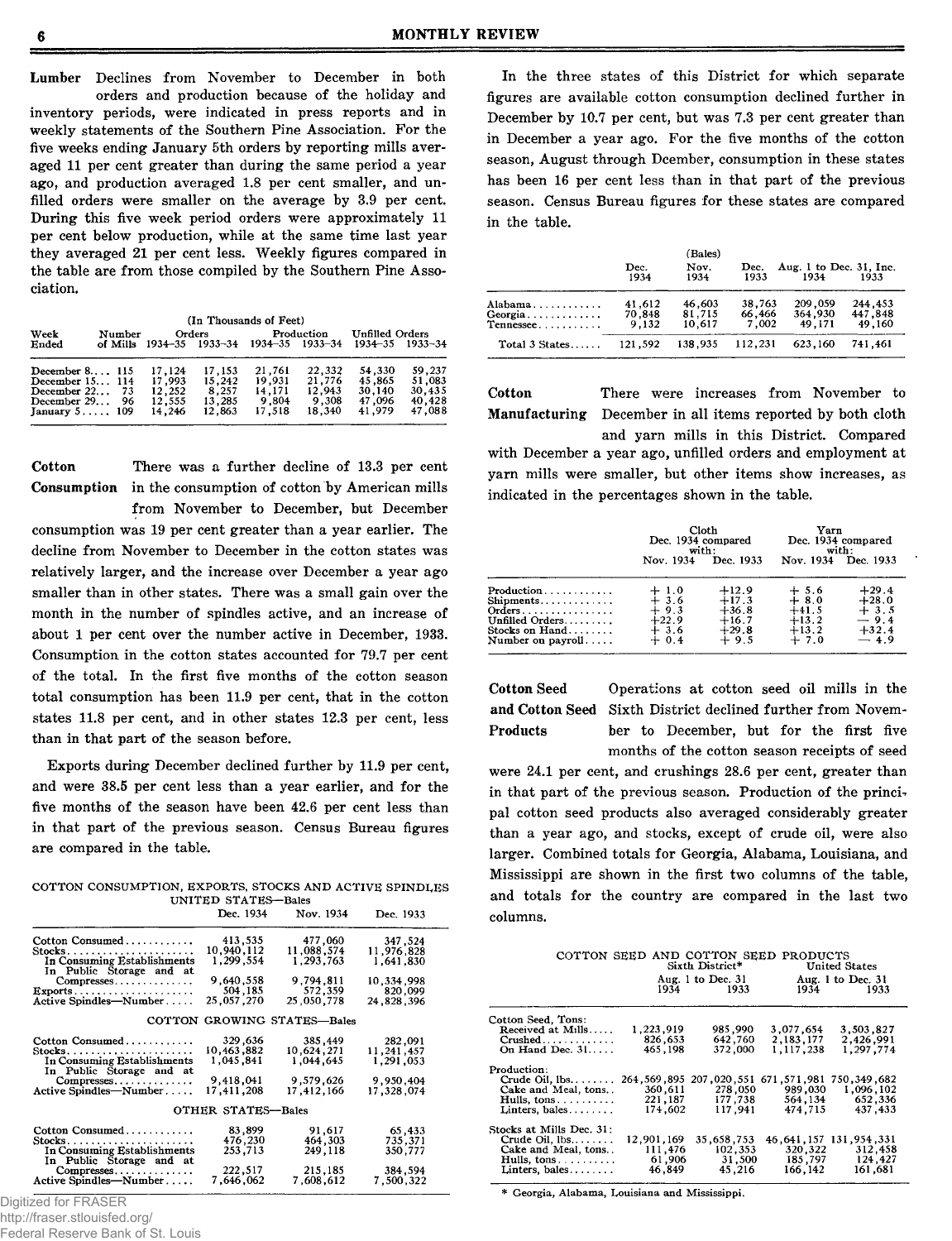Electric Production of electric power for public use in the Power six states located wholly or partly in the Sixth Fed-

eral Reserve District declined 2.3 per cent from October to November, because of the shorter month, but was 14.9 per cent greater than a year earlier. Daily average production increased nearly one per cent over the month. For the eleven months of the year production was 5.9 per cent greater than in that part of 1933. Figures compared in the table are from those compiled by the United States Geological Survey.

| PRODUCTION OF ELECTRIC POWER (000 k. w. Hours) |  |
|------------------------------------------------|--|
|------------------------------------------------|--|

|                                                    | Nov. 1934 | Oct. 1934 | Nov. 1933 |
|----------------------------------------------------|-----------|-----------|-----------|
| Alabama                                            | 186,252   | 181.427   | 176.364   |
| $\mathbf{F}$ lorida                                | 56,874    | 54,368    | 51.776    |
| Georgia                                            | 91.428    | 109,461   | 75.641    |
| Louisiana                                          | 106.638   | 108,155   | 103,552   |
| Mississippi                                        | 4,477     | 5.346     | 4.205     |
| Tennessee                                          | 98,917    | 95,802    | 62.421    |
| $Total \dots \dots \dots \dots \dots \dots$        | 544.586   | 554.559   | 473.959   |
| Water Power<br>By use of:                          | 349.755   | 358,064   | 289.823   |
| Fuels.                                             | 194.831   | 196,495   | 184,136   |
| Fuels consumed in Production<br>of Electric Power: |           |           |           |
| $Coal$ --tons                                      | 11,972    | 12,226    | 11,384    |
| Fuel Oil—bbls.                                     | 202,271   | 197.208   | 188.376   |
| Natural Gas $-000$ cu. ft                          | 2,252,342 | 2,364,776 | 2.069.273 |
|                                                    |           |           |           |

Note: 1934 figures preliminary.

Bituminous There were further increases of 3.1 per cent in Coal total, and of 1.8 per cent in daily average, pro-Mining duction of bituminous coal in the United States during December compared with November, and

an increase of 3.\$ per cent over December, 1933, according to preliminary figures compiled by the United States Bureau of Mines. Total production during the year 1934, based on the preliminary figures, appears to have been 7.2 per cent greater than in 1933, following a gain of 5.9 per cent from 1932 to 1933. Preliminary figures are compared in the table.

|                       | Total       | <b>Production-Tons</b><br>Daily Average | Number of<br><b>Working Days</b> |
|-----------------------|-------------|-----------------------------------------|----------------------------------|
| <b>United States:</b> |             |                                         |                                  |
| December $1934$       | 31,386,000p | 1,255,000p                              | 25                               |
|                       | 30.450.000r | 1.233.000r                              | 24.7                             |
|                       | 24,772,000  | 1.024.000                               | 24.2                             |
| December $1933$       | 30,377,000  | 1.215.000                               | 25                               |
|                       |             | .                                       | .                                |
|                       |             | .                                       | .                                |
| p-Preliminary.        | r-Revised.  |                                         |                                  |

Weekly figures indicate that production in Alabama increased somewhat from November to December but was slightly less than a year ago, while in Tennessee December production seems to have been somewhat less than in November but about one-third greater than in December a year ago.

|                                      | Production-Tons |                |             |             |  |
|--------------------------------------|-----------------|----------------|-------------|-------------|--|
|                                      |                 | <b>Alabama</b> | Tennessee   |             |  |
| Week Ended:                          | 1934–35         | 1933–34        | $1934 - 35$ | $1933 - 34$ |  |
| December $1, \ldots, \ldots, \ldots$ | 152,000         | 182.000        | 73,000      | 54,000      |  |
| December $8, \ldots, \ldots, \ldots$ | 190,000         | 203,000        | 85,000      | 59,000      |  |
| December $15$                        | 215,000         | 203,000        | 94.000      | 69,000      |  |
| December $22$                        | 220,000         | 194,000        | 92.000      | 63,000      |  |
| December $29$                        | 135,000         | 173.000        | 62,000      | 61.000      |  |
| January $5 \ldots \ldots \ldots$     | 170.000         | 198,000        | 81,000      | 63,000      |  |

Pig Iron Production of pig iron in the United States has Production increased each month since September, and in December was 7.4 per cent greater than in

November, but 13.1 per cent less than a year ago. Daily average production increased 3.9 per cent over November. The number of furnaces active increased from 59 (revised) on December 1st to 69 on January 1st, compared with 75 active a year earlier. For the year 1934 total production was 20.4 per cent greater than in 1933, 83.2 per cent greater than in 1932, and only 12.9 per cent less than in 1931.

December production of pig iron in Alabama increased 14 per cent, and the daily average 10.3 per cent, over November, but was 47.7 per cent smaller than in December, 1933, at which time there was an increase of 50 per cent in production from November to December. Production in December was the largest since July, but was smaller than for other months since May, 1933. For the year, Alabama production of pig iron totaled 1,140,727 tons, an increase of 28.2 per cent over the total of 889,942 tons produced in 1933, 73 per cent greater than in 1932, but 31.8 per cent smaller than in 1931. Demand for iron, according to press reports, declined as usual during the holidays, and there has been little activity since the turn of the year. The price continues at \$14.50 per ton. Figures for the month are compared in the table.

|                       |            | Production-Tons<br>Daily Average<br>Total |          |  |
|-----------------------|------------|-------------------------------------------|----------|--|
| <b>United States:</b> |            |                                           |          |  |
| December $1934$       | 1,027,622  | 33.149                                    | 69       |  |
| November $1934$       | 956.940    | 31,898                                    | 59r      |  |
| May 1934.             | 2,042,896  | 65,900                                    | 117      |  |
| December 1933         | 1,182,079  | 38,131                                    | 75       |  |
| Year 1934             | 15,911,188 | .                                         | $\cdots$ |  |
| Year 1933             | 13.212.785 | .                                         | .        |  |
| Year $1932$           | 8.686.443  | .                                         | $\cdots$ |  |
| Alabama:              |            |                                           |          |  |
| December 1934         | 66,379     | 2,141                                     |          |  |
| November 1934         | 58,217     | 1,941                                     | 6<br>5   |  |
| May 1934.             | 130,364    | 4.205                                     | 10       |  |
| December $1933$       | 127,039    | 4.098                                     | 10       |  |
| Year 1934             | 1,140,727  | .                                         | .        |  |
| Year 1933             | 889,942    | .                                         |          |  |
| Year $1932$ ,         | 659.545    | .                                         |          |  |

 $-$ Revised. \*First of following month.

Naval December receipts of turpentine at the three princi-Stores pal markets of the District declined slightly, but

receipts of rosins increased, compared with November, and receipts in both instances were greater than a year ago. Stocks of both commodities also increased over the month and were greater than for December, 1933. Press reports indicate that there was improvement in the demand for both commodities after the turn of the year, and the price of turpentine rose from 45 cents on December 29th to 51 cents two weeks later, and the average of quotations on the thirteen grades of rosin increased from \$4.43 on December 29th to \$4.78 on January 12th. According to press reports approximately three-fourths of the available stocks at these three ports are pledged to the Government to secure loans. Comparisons of receipts and stocks for the month are shown in the table.

|                                             | NAVAL STORES |                         |           |  |  |
|---------------------------------------------|--------------|-------------------------|-----------|--|--|
|                                             | Dec. 1934    | Nov. 1934               | Dec. 1933 |  |  |
| Receipts—Turpentine (1)                     |              |                         |           |  |  |
| Savannah                                    | 7,054        | 8,818                   | 7.845     |  |  |
| Jacksonville                                | 9.357        | 9.167                   | 7.126     |  |  |
| Pensacola                                   | 6.423        | 5.014                   | 2.381     |  |  |
| $Total \dots \dots \dots \dots \dots$       | 22,834       | 22,999                  | 17,352    |  |  |
| Receipts-Rosin (2)                          |              |                         |           |  |  |
| Savannah                                    | 40,660       | 34,646                  | 37,133    |  |  |
| Jacksonville                                | 61.208       | 54 646                  | 34.668    |  |  |
| Pensacola                                   | 20,305       | 10,965                  | 9.826     |  |  |
| $Total \dots \dots \dots \dots \dots \dots$ | 122.173      | 100,257                 | 81.627    |  |  |
| Stocks-Turpentine (1)                       |              |                         |           |  |  |
| $Savannah \ldots \ldots \ldots \ldots$      | 20,529       | 17,527                  | 16.431    |  |  |
| Jacksonville.                               | 53,088       | 47.392                  | 34,618    |  |  |
| Pensacola                                   | 33,354       | 29,270                  | 30.220    |  |  |
| $Total \dots \dots \dots \dots \dots$       | 106,971      | 94,189                  | 81,269    |  |  |
| Stocks-Rosin (2)                            |              |                         |           |  |  |
| Savannah                                    | 126,618      | 125,688                 | 106,736   |  |  |
| Jacksonville                                | 157.027      | 121.991                 | 83.565    |  |  |
| Pensacola                                   | 38,015       | 24,348                  | 20.476    |  |  |
| Total                                       | 321,660      | 272,027                 | 210,771   |  |  |
| Barrels of 50 Gallons.<br>(1)               | (2)          | Barrels of 500 Gallons. |           |  |  |